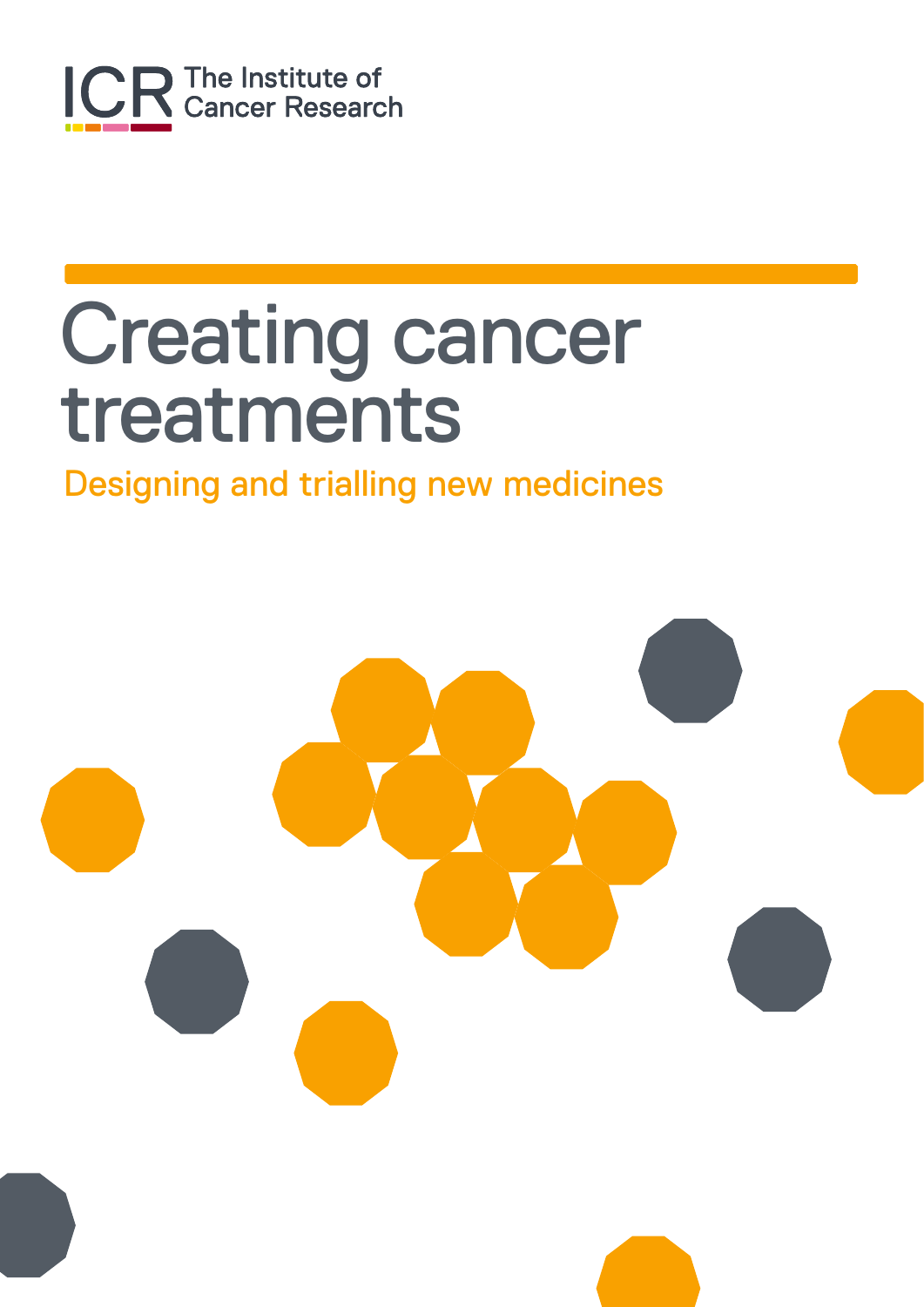## Introduction



**This video and accompanying resource pack from The Institute of Cancer Research, London, explain how researchers discover new cancer drugs and develop them for patients.**

They have been designed and produced by the ICR – one of the world's most influential cancer research organisations – to support and enrich the GCSE science curriculum.

The ICR's mission is to make the discoveries that defeat cancer, and we are passionate about inspiring a diverse and inclusive next generation of cancer researchers.

To find out more about our work with schools visit www.icr.ac.uk/schools

#### **CONTENTS**

| Content overview and lesson structure | 3               | Teachers' notes: activities           | 14 |
|---------------------------------------|-----------------|---------------------------------------|----|
| Activity worksheets (for printing)    | 5               | Activity 1                            | 14 |
| <b>Activity 1 worksheet</b>           | 5               | <b>Activity 2</b>                     | 15 |
| Activity 2 flash cards<br>$\sum$      | 7               | Activity 3                            | 17 |
| Activity 3 worksheet<br><b>Since</b>  | 9               | Teachers' notes: word-fill worksheets | 18 |
| Word-fill worksheets (for printing)   | 10              | Part 1                                | 18 |
| Part 1<br>$\sum_{i=1}^{n}$            | 10 <sup>°</sup> | Part 2                                | 20 |
| Part 2                                | 12              | Part 3                                | 21 |
| Part 3                                | 13              | About us                              | 22 |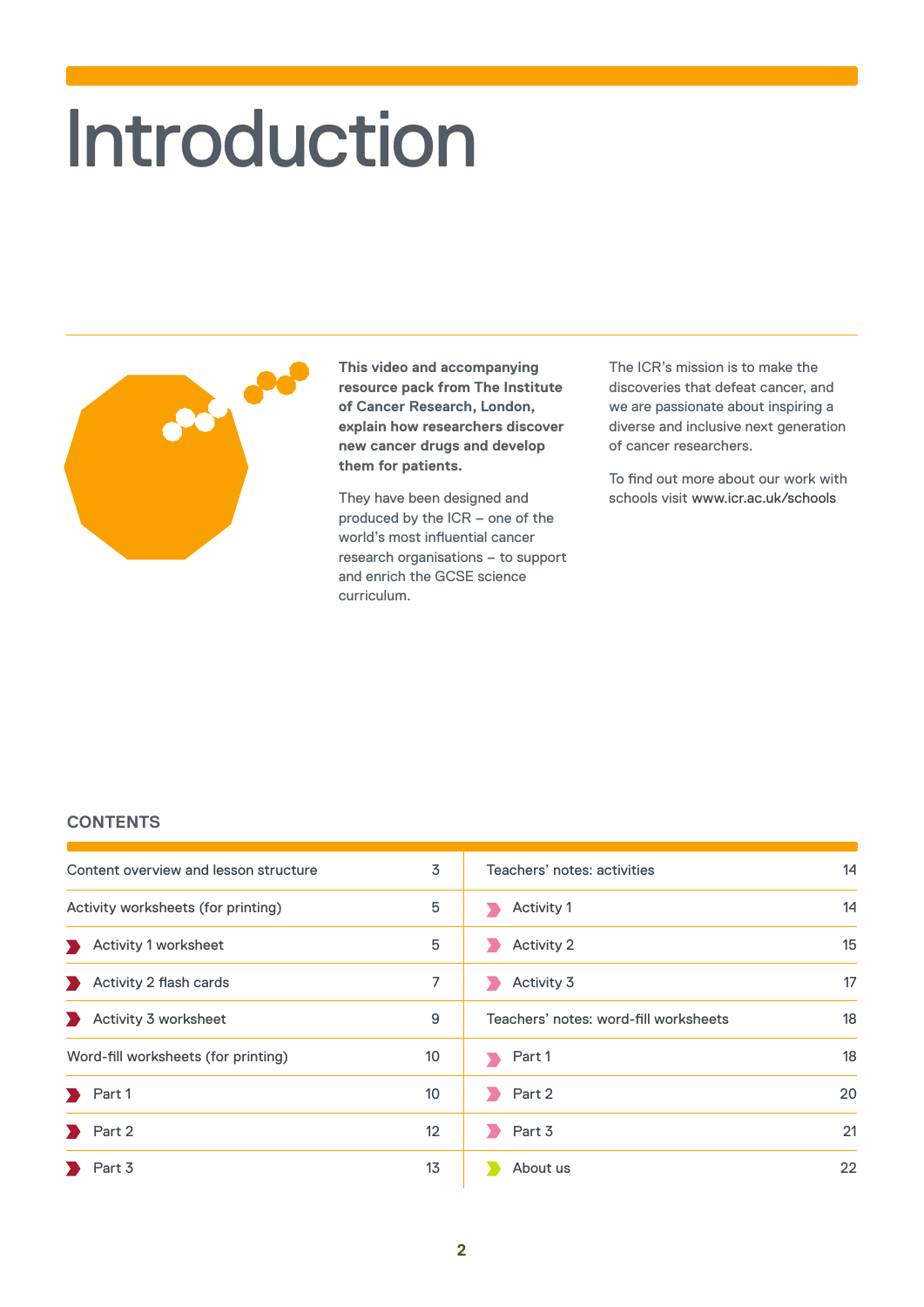## About this resource

**This video and resource pack are designed to help students explore how researchers discover new cancer drugs and develop them for patients.** 

They support the GCSE science curriculum in several areas: how medicines are made, clinical trials, cancer and chemical analysis. The content goes beyond the curriculum, introducing new concepts involved in the development of drugs to enrich learning and facilitate a deeper understanding of the subject.

We developed the video with drug discovery and clinical trials researchers at The Institute of Cancer Research (ICR). Some of these researchers present the video, and we have included animations to help explain complex concepts.



The video is 10 minutes long and is divided into three sections. It covers finding a drug target, optimising molecules to improve their activity, and designing clinical trials to show that a new treatment is more effective than the current treatment available.

Each section of the video has an accompanying worksheet for students to complete while it is playing. There are two classroom activities to take place at activity breaks in the video and a third activity which can be given as homework.

We have also provided teachers' notes in this pack, containing answers to the worksheets and information to help you lead discussions.

Although we have designed the video and resource pack with this approach in mind, they can be used flexibly and adapted to suit your needs. The video can be used as a standalone resource and any combination of activities can be used in the classroom or as homework. Please feel free to use the resources in a way that works best for you and your students.

#### **Video**

The video is approximately 10 minutes long. It is split into three parts, which cover the following:

#### **Part 1**

An introduction to cancer and the initial stages in cancer drug discovery:

- finding a target for a drug
- screening a library of drugs
- the chemical properties that make a good drug

#### **Part 2**

- preclinical testing in cells and animals
- the phases of clinical trials

#### **Part 3**

- randomised controlled trials
- double-blind trials
- how trials for cancer differ from those for other diseases

At the end of the first two parts a screen indicating an activity break will appear. The third activity takes place at the end of the video or as homework.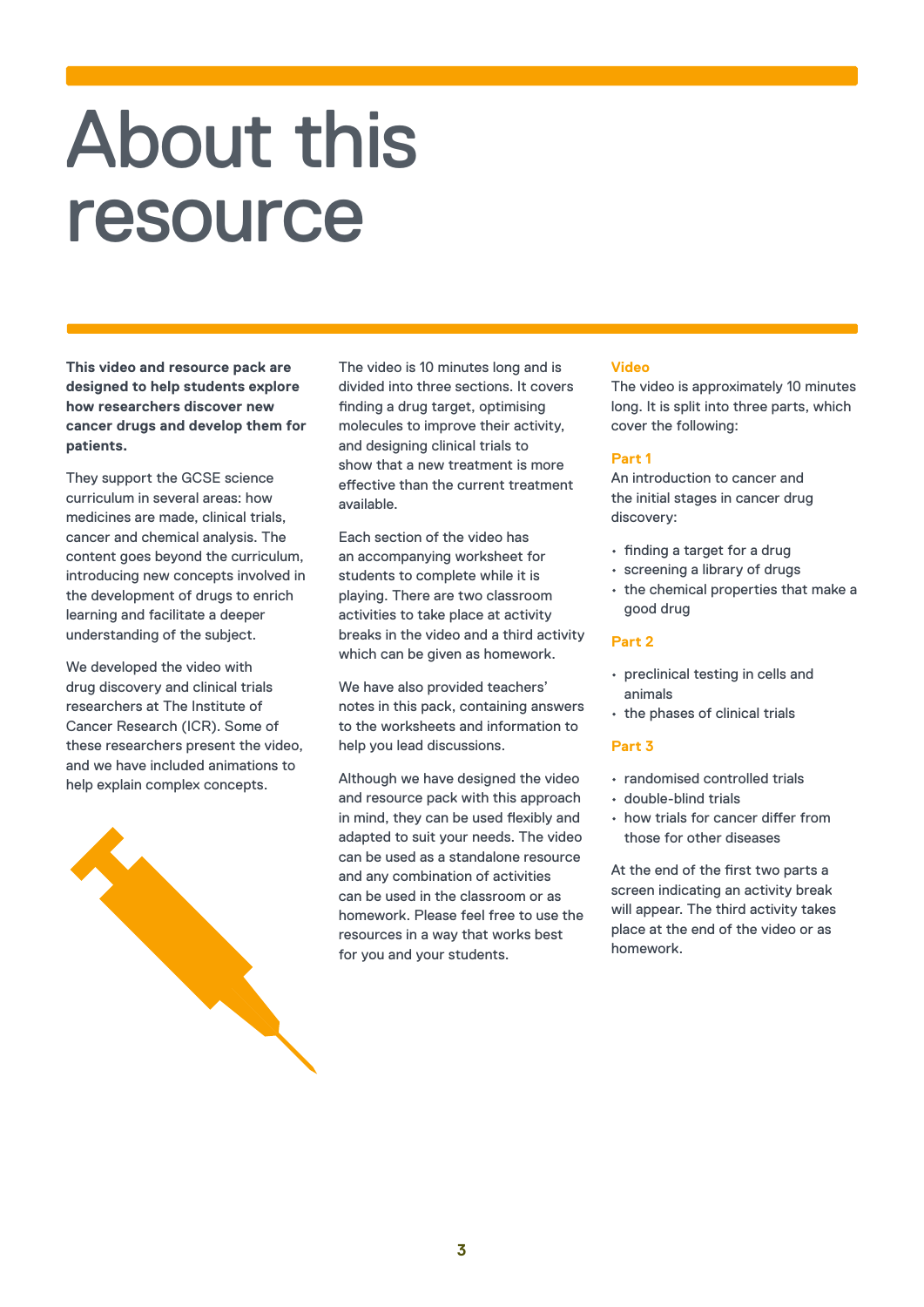#### **Activities**

There are three activities contained in this pack. They have been designed for students to complete after each section of the video has been played.

- 1. The first activity is a worksheet. Students will have to match up new words covered in the video with their definitions and complete a word-fill activity. They will then have to put the stages of drug discovery and development into the right order.
- 2.The second activity is a flash card activity. Students are split into groups of four and each is given one card from a set, which contains information relating to a drug molecule. Students should discuss their drug molecule with the group and work together to rank the drug molecules according to which would be most likely to progress onto the next stage of development, based on the information about the drug molecule's efficacy, dosage and toxicity, which is provided on the card.
- 3.In the third activity, students will design a clinical trial for a new drug using the information in the third section of the video.

Depending on time in the lesson, any of these activities can be completed as homework.

#### **Word-fill worksheets**

The word-fill worksheets have been designed for the students to complete while the video is playing. All answers to the questions on the word-fill worksheets are covered in the video.

#### **Feedback and results**

The answers to the word-fill worksheets and activities are in this pack. You can also use the PowerPoint presentation to provide answers and feedback during the class.

#### **Lesson plan**

Here we provide a suggested lesson plan that you could use, but feel free to adapt to suit your needs.

Estimated time: 60 minutes

Group size: ~ 30 Students (split into groups of four for activity 2)

Video part 1 and optional word-fill worksheet (5 minutes)

Activity 1 (10 minutes)

Video part 2 and optional word-fill worksheet (5 minutes)

Activity 2 (20 minutes)

Video part 3 and optional word-fill worksheet (5 minutes)

Feedback and results (15 minutes)

#### **Running the lesson**

To deliver the lesson as outlined above you will need:

- Video
- Word-fill worksheets x3 (one for each section of the video per student)
- Activity 1 worksheet (one per student)
- Activity 2 flash cards (one set per group of four students)
- Activity 3 worksheet (one per student)
- Teachers' notes

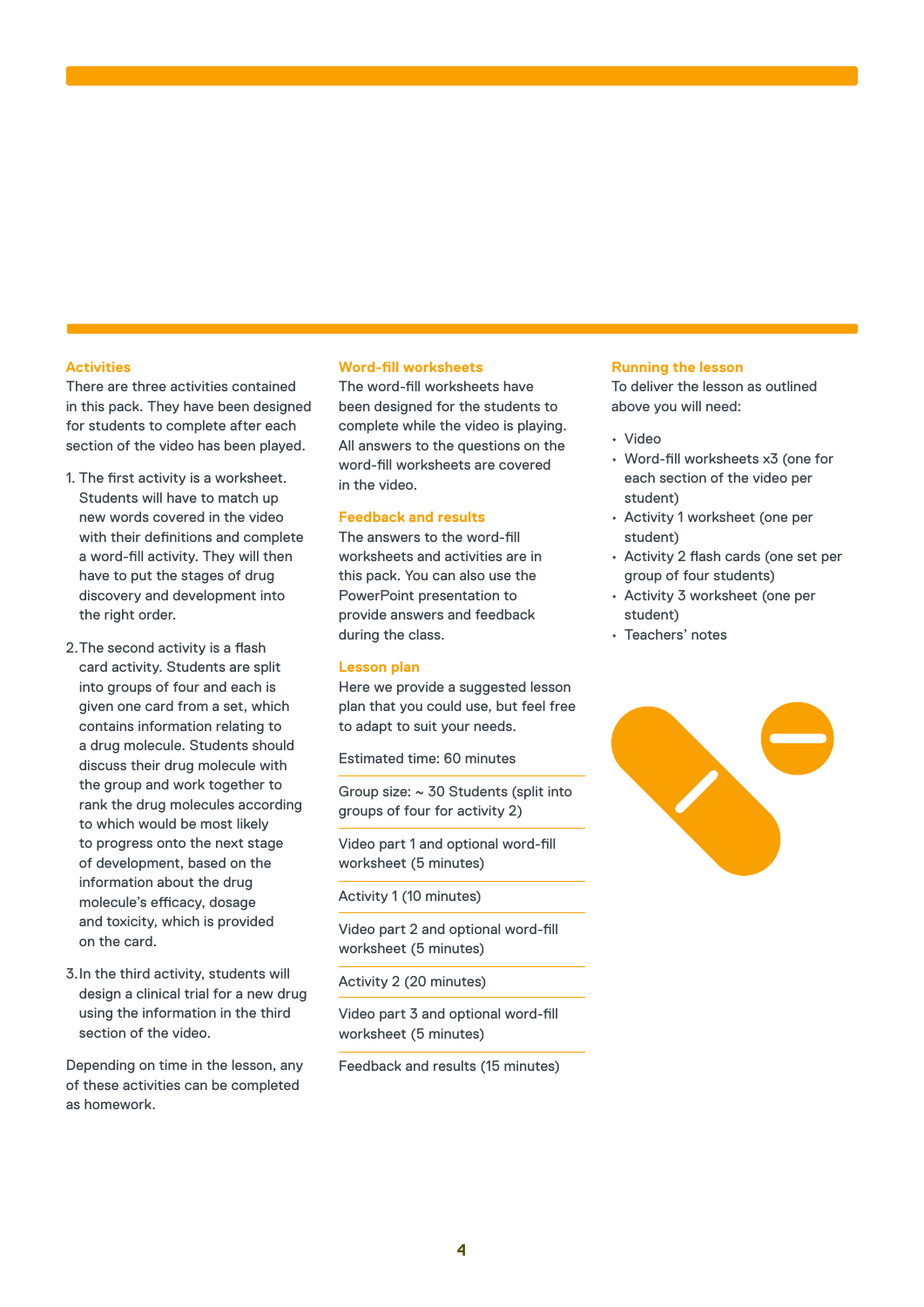# Activity 1a

Match up the keywords with their definitions and fill in the gaps using the words at the bottom of the page.

| Keyword                      | <b>Definition</b>                                                                |
|------------------------------|----------------------------------------------------------------------------------|
| <b>CANCER</b>                |                                                                                  |
| <b>TUMOUR</b>                |                                                                                  |
| <b>DRUG</b>                  | a group of diseases characterised by uncontrolled ______________________________ |
| <b>TARGET</b>                |                                                                                  |
| <b>ABIRATERONE</b>           |                                                                                  |
| <b>PROTEIN</b>               |                                                                                  |
| <b>X-RAY CRYSTALLOGRAPHY</b> | a ________________________________that is intended to cause a change to the body |
| <b>COMPLEMENTARY</b>         |                                                                                  |
| <b>SOLUBLE</b>               |                                                                                  |
| <b>PERMEABLE</b>             |                                                                                  |

| prostate<br>liquid |           | amino acids |            | substance | cell division |
|--------------------|-----------|-------------|------------|-----------|---------------|
|                    | shapes    |             | biological |           |               |
| cells              | membranes |             |            | structure |               |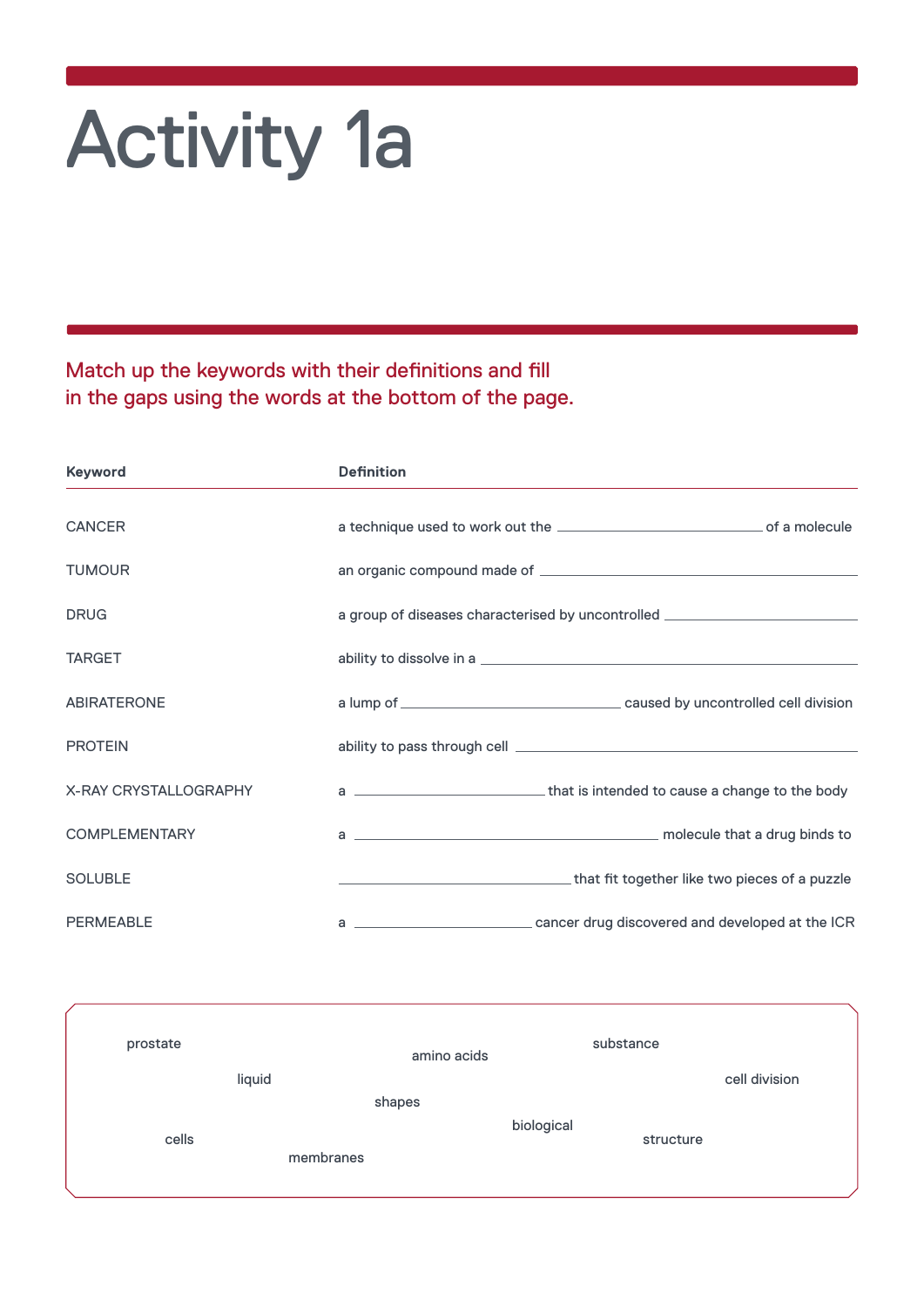# Activity 1b

Put the stages of drug discovery in order. The first stage has been done for you.

| <b>Order Number</b> | <b>Stage</b>                                                         |
|---------------------|----------------------------------------------------------------------|
|                     | Test a library of molecules to see if they bind to the target        |
|                     | Test how well the molecule works as a drug in cancer cells           |
|                     | Find out as much as we can about the target, including its structure |
|                     | Identify a molecule that binds to the target                         |
|                     | Identify a target by comparing cancer cells and normal cells         |
|                     | Make changes to the molecule to improve the way it fits the target   |
|                     | Use bacteria to make copies of the target                            |

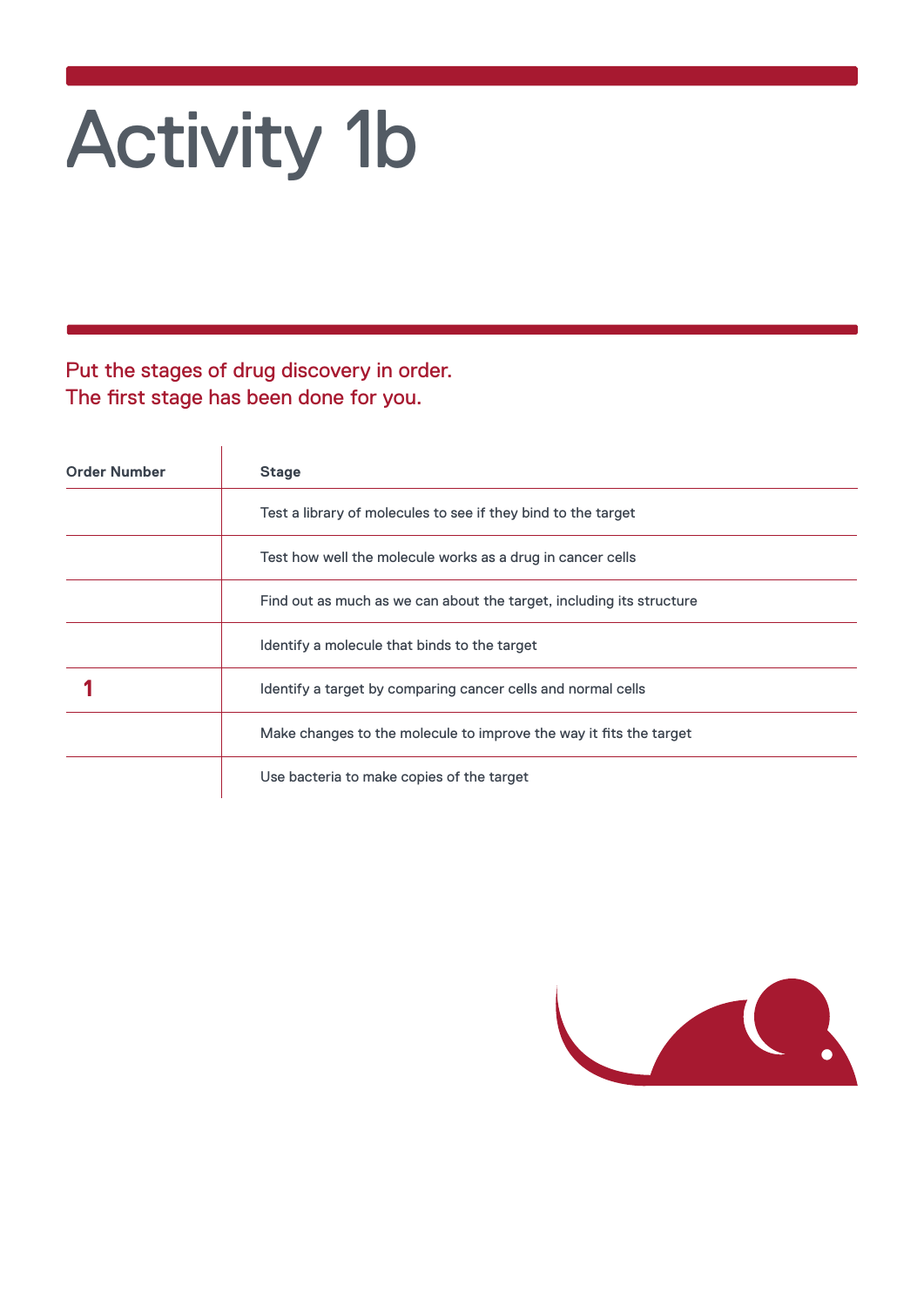# Activity 2

The cards you have been given contain information about a new drug molecule being tested. For each drug molecule, the efficacy, dosage and toxicity of the drug have been marked out of 10.

Think about the advantages and disadvantages of each drug molecule, and how likely it would be to progress onto the next stage of testing. Rank them in order.

#### **What the marks out of 10 mean**

| Efficacy        | A mark of 10 means that the drug treats the disease extremely effectively.<br>So, higher is better for efficacy.                                                             |
|-----------------|------------------------------------------------------------------------------------------------------------------------------------------------------------------------------|
| Dosage          | A mark of 10 means that a high concentration is needed to have any anti-cancer effect,<br>and so a high dosage must be given to the patient. So, lower is better for dosage. |
| <b>Toxicity</b> | A mark of 10 means that it is highly toxic. So, lower is better for toxicity.                                                                                                |

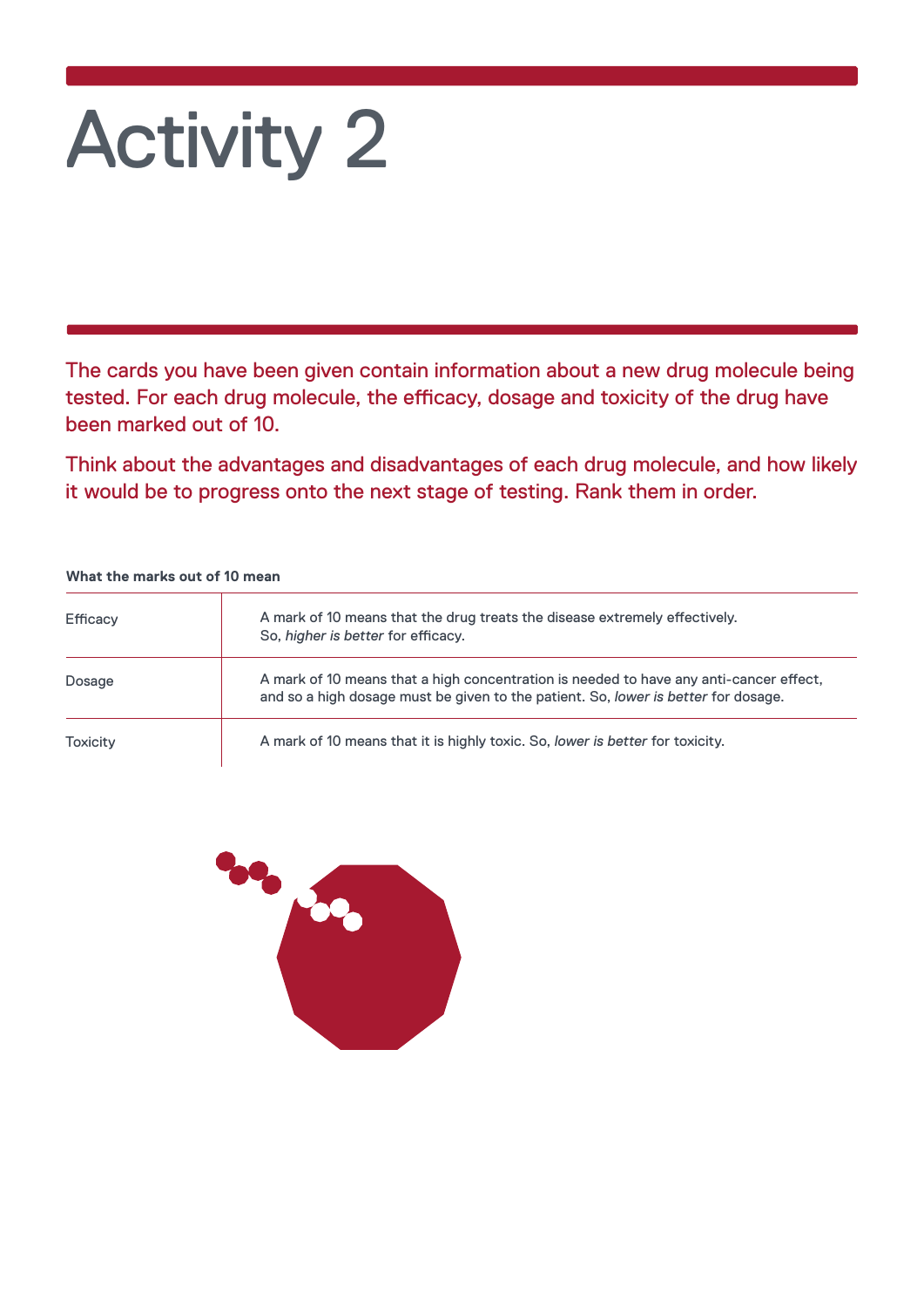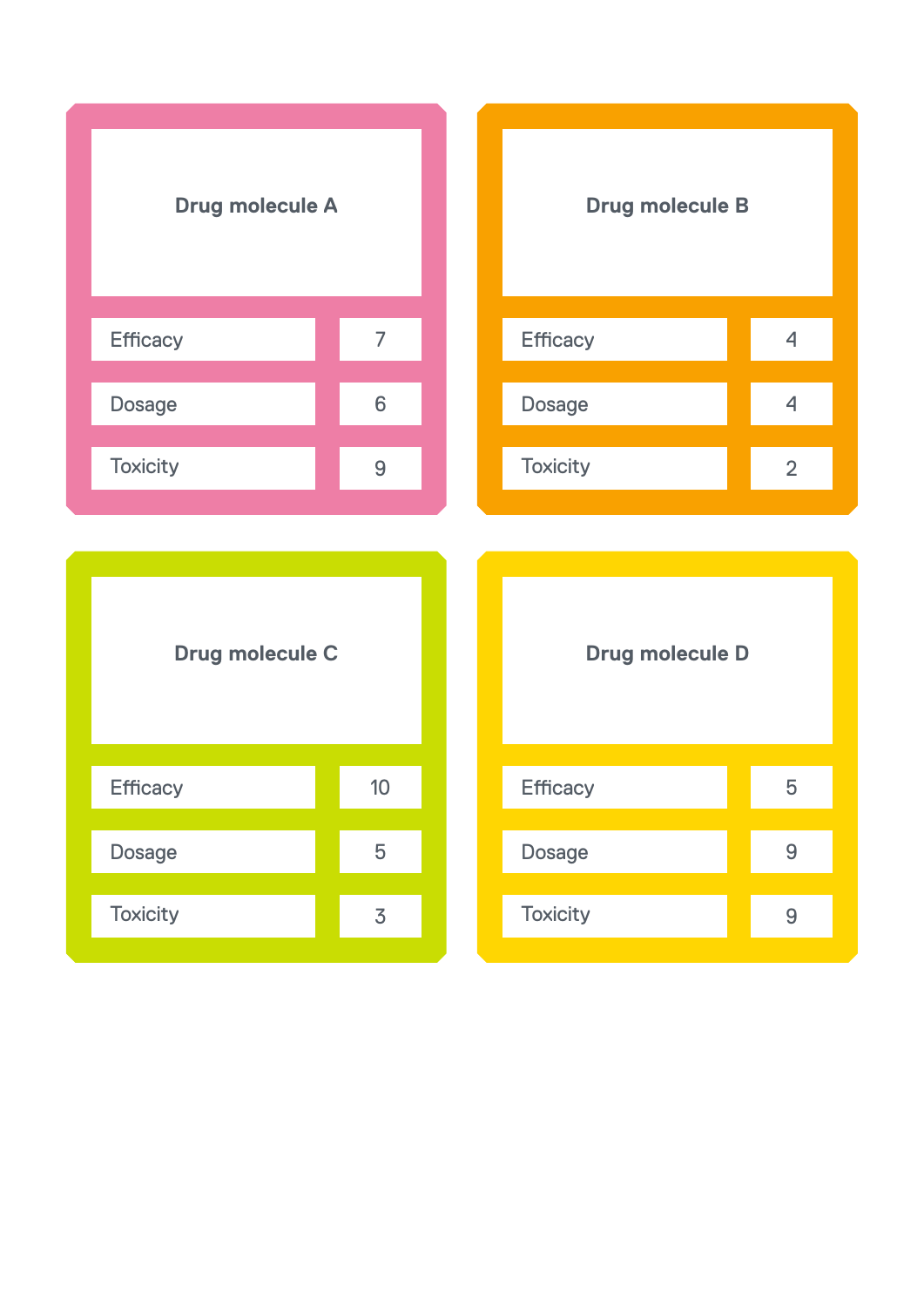# Activity 3

#### **Overview**

Drug X is a newly discovered drug at the ICR. It has successfully passed through phase 1 and phase 2 trials, so you know that it is safe to give to people and isn't too toxic for them. You have confirmed the dosage of drug X to use and you know that it has efficacy against the disease you are treating.

#### **Your brief**

Imagine you are a cancer researcher at the ICR. You are designing a phase 3 clinical trial to build up strong statistical evidence that drug X works in a particular group of patients. In the trial you are comparing it with drug Y – the standard of care for this disease.

Using the third section of the video to help you, summarise how you would approach setting up and running the phase 3 clinical trial in the boxes on the right:



| Things to think about                                                          | <b>Your ideas</b> |
|--------------------------------------------------------------------------------|-------------------|
| The type of trial<br>you will conduct                                          |                   |
| How patients will<br>be split into two<br>groups and why<br>this is important  |                   |
| What each of the<br>groups in the trial<br>will take                           |                   |
| Who is allowed to<br>know what each<br>group has taken                         |                   |
| What sort of tests<br>are used to analyse<br>the results of<br>clinical trials |                   |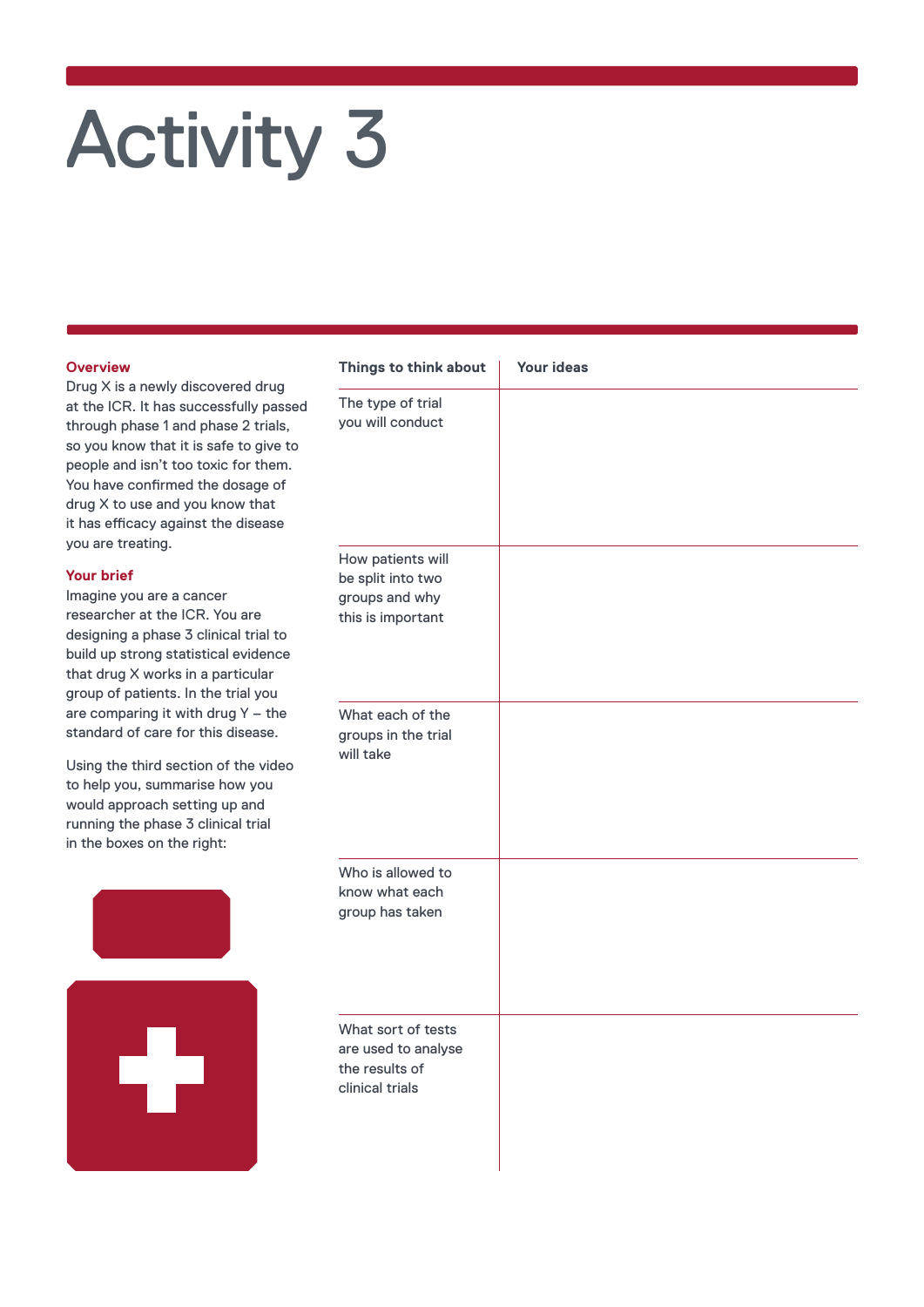Watch part 1 of the video and answer the questions.

#### **How does cancer occur?**

#### **Name three ways of treating cancer:**

\_ \_ \_ \_ \_ \_ \_ \_ \_ \_ \_ \_ \_ \_ \_ \_ \_ \_ \_ \_ \_ \_ \_ \_ \_ \_ \_ \_ \_ \_ \_ \_ \_ \_ \_ \_ \_ \_ \_ \_ \_ \_ \_ \_ \_ \_ \_ \_ \_ \_ \_ \_ \_ \_ \_ \_ \_ \_ \_ \_ \_ \_ \_

\_ \_ \_ \_ \_ \_ \_ \_ \_ \_ \_ \_ \_ \_ \_ \_ \_ \_ \_ \_ \_ \_ \_ \_ \_ \_ \_ \_ \_ \_ \_ \_ \_ \_ \_ \_ \_ \_ \_ \_ \_ \_ \_ \_ \_ \_ \_ \_ \_ \_ \_ \_ \_ \_ \_ \_ \_ \_ \_ \_ \_ \_ \_

\_ \_ \_ \_ \_ \_ \_ \_ \_ \_ \_ \_ \_ \_ \_ \_ \_ \_ \_ \_ \_ \_ \_ \_ \_ \_ \_ \_ \_ \_ \_ \_ \_ \_ \_ \_ \_ \_ \_ \_ \_ \_ \_ \_ \_ \_ \_ \_ \_ \_ \_ \_ \_ \_ \_ \_ \_ \_ \_ \_ \_ \_ \_

#### **How does the ICR discover new drugs?**

|                                                   | or a receptor. Their aim is to discover a drug that entertainment to the target and entertainment of the target and |  |
|---------------------------------------------------|---------------------------------------------------------------------------------------------------------------------|--|
| Answer the following questions about abiraterone: |                                                                                                                     |  |
|                                                   |                                                                                                                     |  |
|                                                   |                                                                                                                     |  |
|                                                   |                                                                                                                     |  |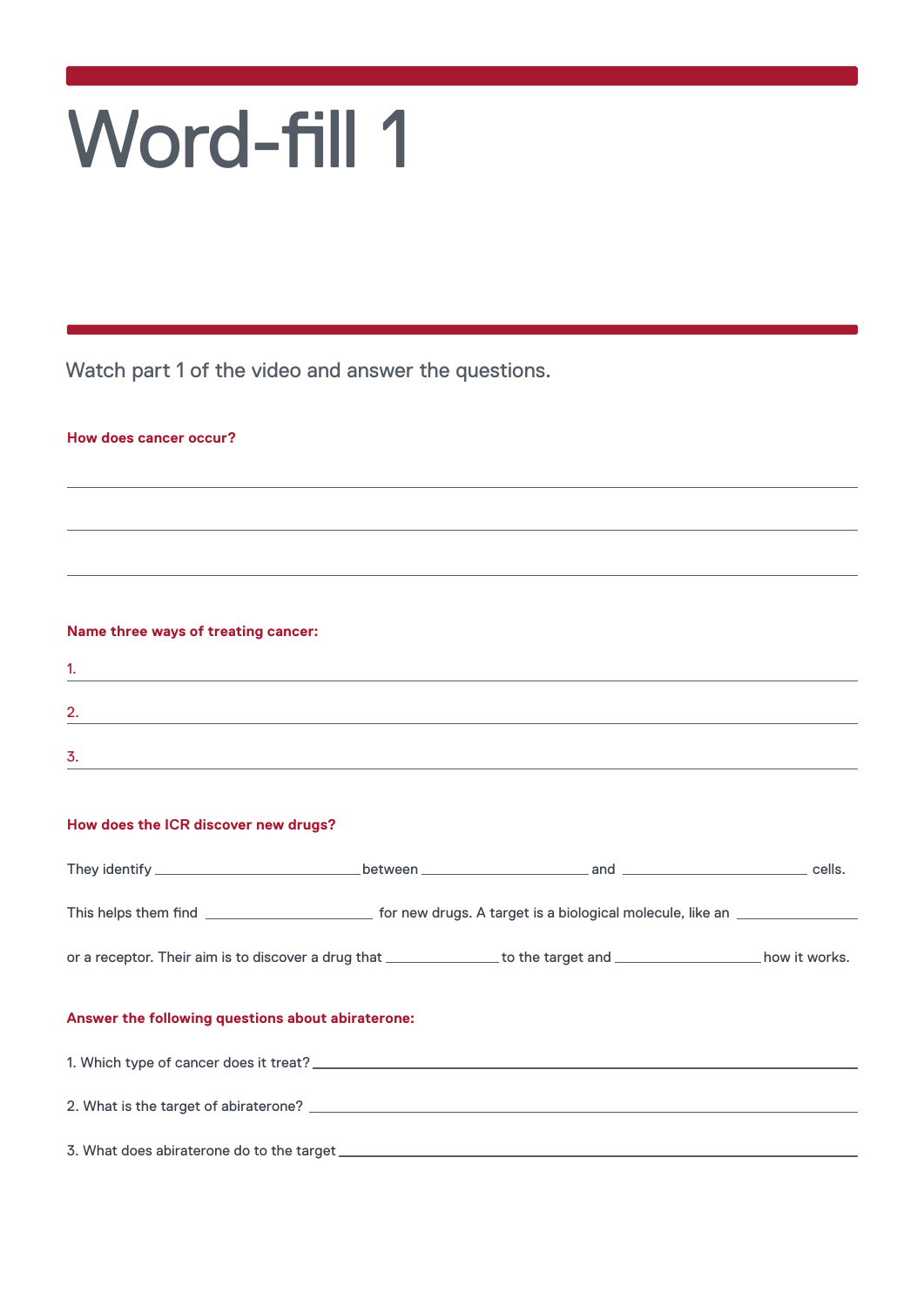### Word-fill 1 continued

| Proteins are biological molecules made up of which components? |                                                                                                                   |                    |  |  |
|----------------------------------------------------------------|-------------------------------------------------------------------------------------------------------------------|--------------------|--|--|
| Glycerol                                                       | Amino acids                                                                                                       | <b>Saccharides</b> |  |  |
|                                                                | What three steps occur when a target is identified?                                                               |                    |  |  |
|                                                                | 1. _______________________the target using x-ray crystallography, to show ______________________.                 |                    |  |  |
|                                                                |                                                                                                                   |                    |  |  |
|                                                                |                                                                                                                   |                    |  |  |
|                                                                | What is the name for a large collection of potential molecules that are tested to see if they bind to the target? |                    |  |  |
|                                                                | When a molecule binds to a target like a lock and key, they are said to be:                                       |                    |  |  |
|                                                                | When a molecule binds to a target like a lock and key, they are said to be:                                       |                    |  |  |
| Soluble                                                        | Travels through cell membranes                                                                                    |                    |  |  |
| <b>Stable</b>                                                  | Dissolves in blood stream                                                                                         |                    |  |  |
| Permeable                                                      | Won't be destroyed by stomach acid or liver enzymes                                                               |                    |  |  |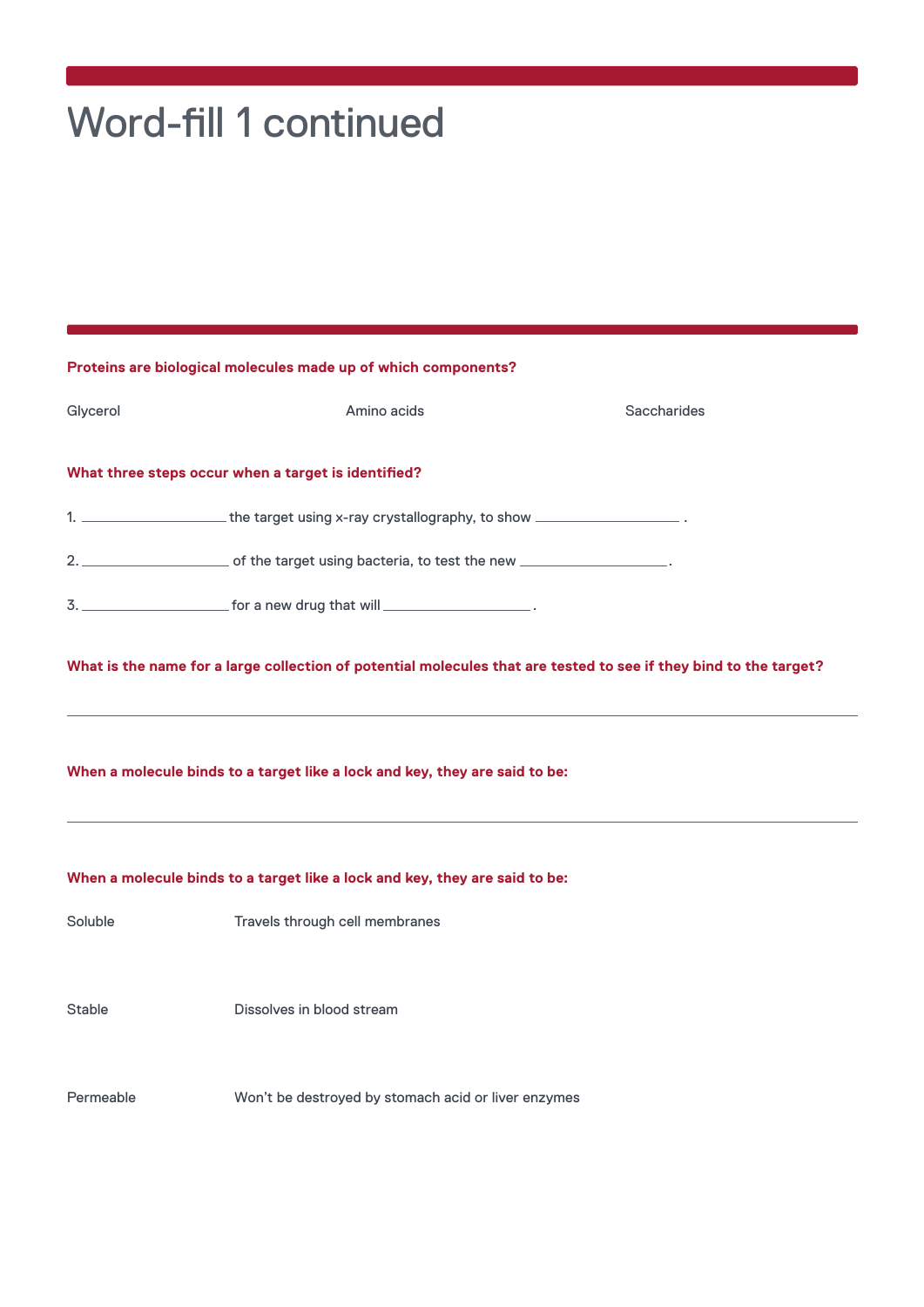Watch part 2 of the video and answer the questions.

#### **Why do we test new drugs?**

|                         | Name two animal species that we test new drugs on:                                                                                                                                                                                   |                                                                                                                            |  |
|-------------------------|--------------------------------------------------------------------------------------------------------------------------------------------------------------------------------------------------------------------------------------|----------------------------------------------------------------------------------------------------------------------------|--|
| 1.                      |                                                                                                                                                                                                                                      |                                                                                                                            |  |
| 2.                      |                                                                                                                                                                                                                                      |                                                                                                                            |  |
| Define the words below: |                                                                                                                                                                                                                                      |                                                                                                                            |  |
|                         | Toxicity <b>with the contract of the contract of the contract of the contract of the contract of the contract of the contract of the contract of the contract of the contract of the contract of the contract of the contract of</b> |                                                                                                                            |  |
|                         |                                                                                                                                                                                                                                      |                                                                                                                            |  |
|                         |                                                                                                                                                                                                                                      |                                                                                                                            |  |
| Fill in the gaps:       |                                                                                                                                                                                                                                      |                                                                                                                            |  |
|                         |                                                                                                                                                                                                                                      | There are three different stages, or _____________________________, of clinical trials; phase __________, ____________ and |  |
|                         |                                                                                                                                                                                                                                      |                                                                                                                            |  |
|                         |                                                                                                                                                                                                                                      |                                                                                                                            |  |
|                         | Match up the phases of clinical trials:                                                                                                                                                                                              |                                                                                                                            |  |
| Phase 1                 | Aims to find the efficacy of a drug and confirm the dosage                                                                                                                                                                           |                                                                                                                            |  |
| Phase 2                 |                                                                                                                                                                                                                                      | Aims to build up strong statistical evidence that a drug works in a given group of patients                                |  |
| Phase 3                 | Focusses on the toxicity of a drug including any side effects                                                                                                                                                                        |                                                                                                                            |  |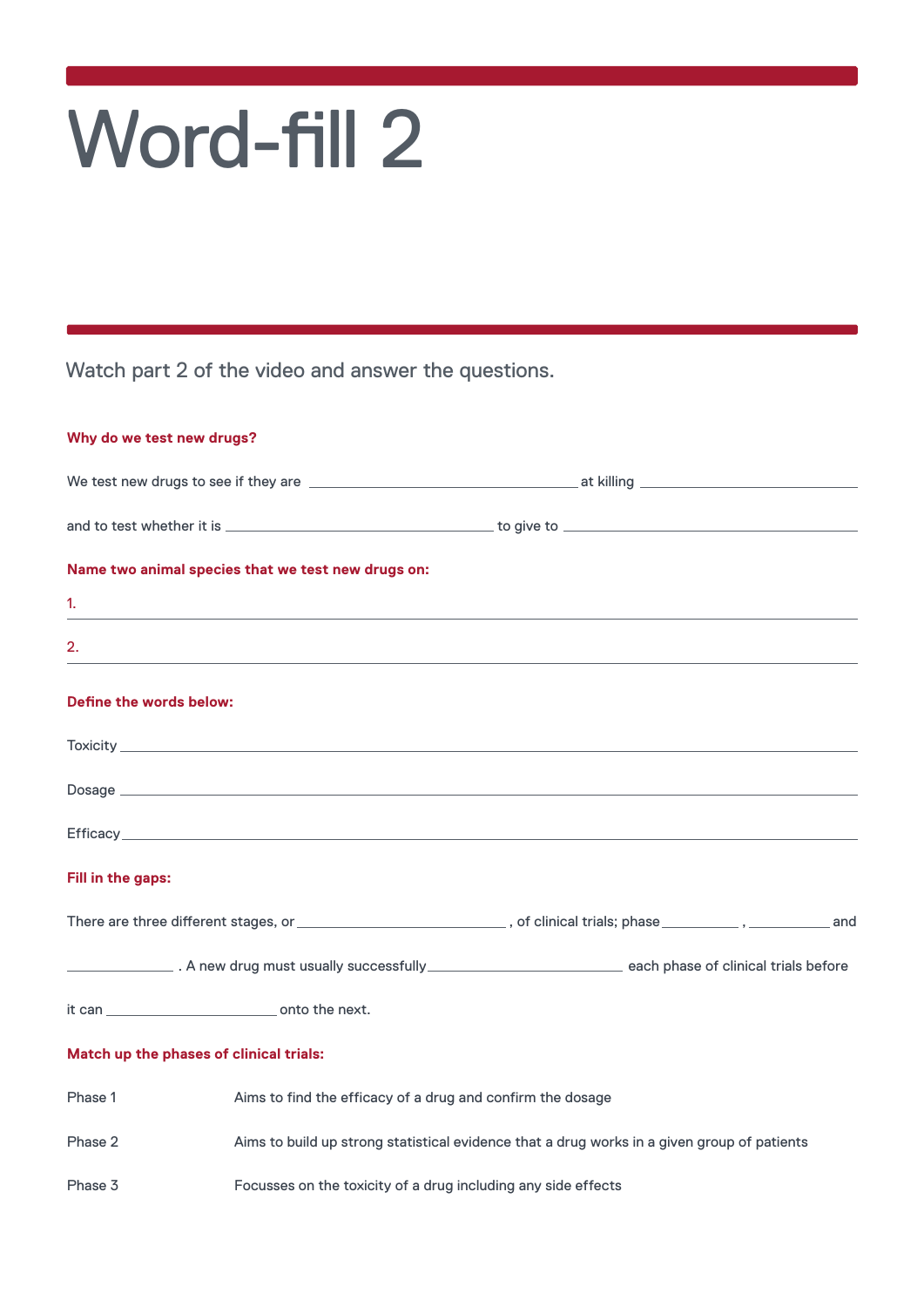Watch part 2 of the video and answer the questions.

**Who are the first people to take a new drug in most clinical trials?**

| What do the groups in a randomised controlled trial receive?                                                         |                            |                            |
|----------------------------------------------------------------------------------------------------------------------|----------------------------|----------------------------|
|                                                                                                                      |                            |                            |
|                                                                                                                      |                            |                            |
| Fill in the gaps:                                                                                                    |                            |                            |
| ___________________________________are used to __________________________patients into different ___________________ |                            |                            |
| so that we can be sure it's a completely ___________________________________ process.                                |                            |                            |
| What is a placebo?                                                                                                   |                            |                            |
| a new drug being tested                                                                                              | the current best treatment | an inactive form of a drug |
| What are the difference between cancer clinical trials and clinical trials for other diseases?                       |                            |                            |
| 1.                                                                                                                   |                            |                            |
| 2.                                                                                                                   |                            |                            |
| Why are statistical tests used to analyse data in clinical trials?                                                   |                            |                            |
|                                                                                                                      |                            |                            |

\_ \_ \_ \_ \_ \_ \_ \_ \_ \_ \_ \_ \_ \_ \_ \_ \_ \_ \_ \_ \_ \_ \_ \_ \_ \_ \_ \_ \_ \_ \_ \_ \_ \_ \_ \_ \_ \_ \_ \_ \_ \_ \_ \_ \_ \_ \_ \_ \_ \_ \_ \_ \_ \_ \_ \_ \_ \_ \_ \_ \_

#### **What do we mean by 'sample size' in clinical trials?**

the number of drugs being tested the number of people in the trial the number of statistical tests used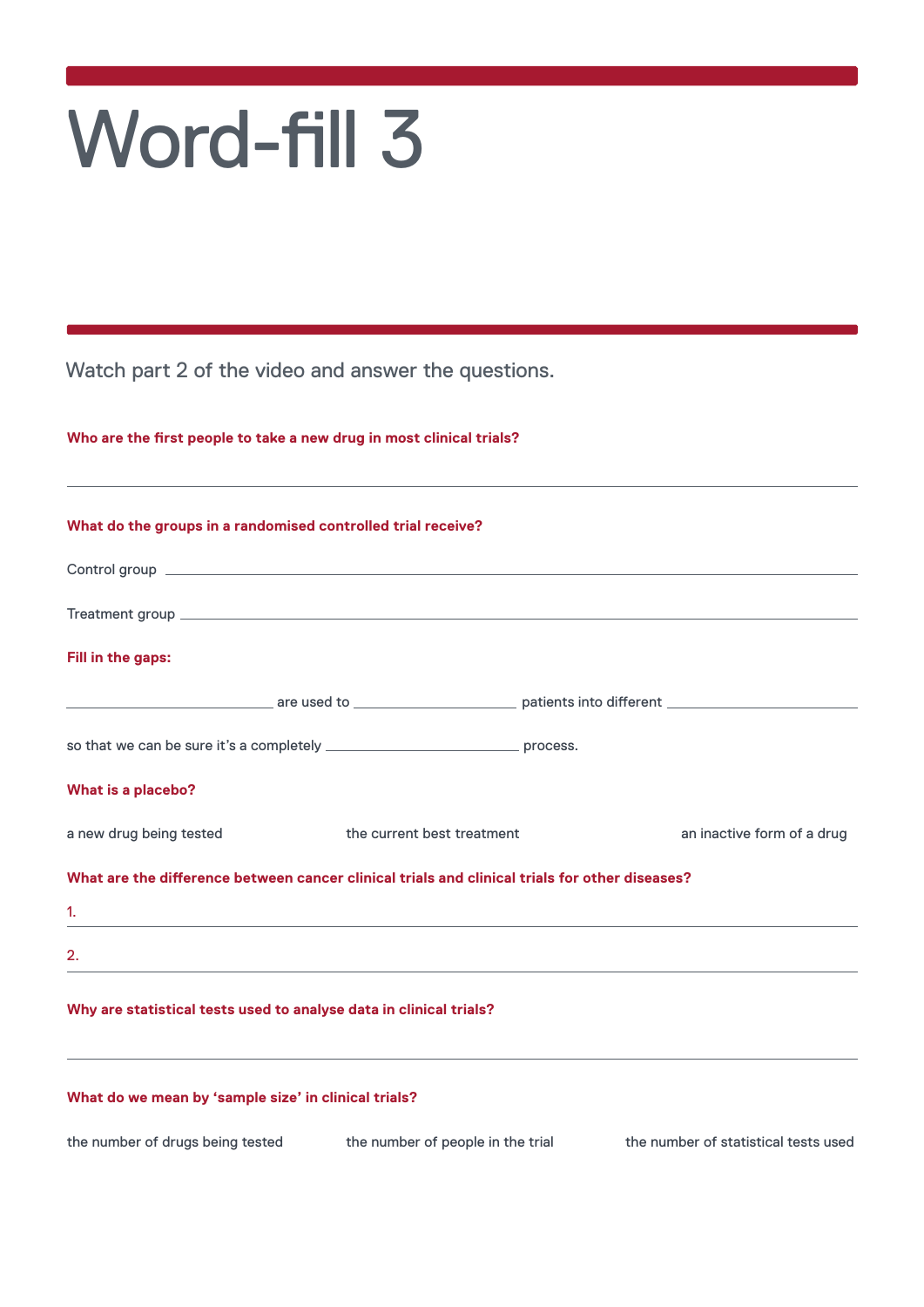### Teachers' notes: Activity 1

**This activity sheet has been designed for the first break in the video – once the students have learned about:**

- what cancer is
- finding a target for a drug
- screening a library of drugs
- the chemical properties that make a good drug.

In the first part of this activity, students match keywords with their definitions. They also fill in the missing words in the definitions, selecting from a collection of missing words provided. In the second part, the students put the stages of drug discovery in order.

We estimate that this activity will take **10 to 15 minutes** to complete.

| <b>Keyword</b>               | <b>Definition</b>                                                     |  |
|------------------------------|-----------------------------------------------------------------------|--|
| <b>CANCER</b>                | a group of diseases characterised by uncontrolled cell division       |  |
| <b>TUMOUR</b>                | a lump of cells produced by uncontrolled cell division                |  |
| <b>DRUG</b>                  | a substance that is intended to cause a change in the body            |  |
| <b>TARGET</b>                | a <b>biological</b> molecule that a drug binds to, to have its effect |  |
| <b>ABIRATERONE</b>           | a prostate cancer drug discovered and developed at the ICR            |  |
| <b>PROTEIN</b>               | an organic compound made of amino acids                               |  |
| <b>X-RAY CRYSTALLOGRAPHY</b> | a technique used to work out the structure of a molecule              |  |
| <b>COMPLEMENTARY</b>         | shapes that fit together like two pieces of a puzzle                  |  |
| <b>SOLUBLE</b>               | ability to dissolve in a liquid                                       |  |
| <b>PERMEABLE</b>             | ability to pass through cell membranes                                |  |

#### **ACTIVITY 1b**

| <b>Number</b>  | <b>Stage</b>                                                         |
|----------------|----------------------------------------------------------------------|
|                | Identify a target by comparing cancer cells and normal cells         |
| $\overline{2}$ | Find out as much as we can about the target, including its structure |
| 3              | Use bacteria to make copies of the target                            |
| 4              | Test a library of molecules to see if they bind to the target        |
| 5              | Identify a molecule that binds to the target                         |
| 6              | Make changes to the molecule to improve the way it fits the target   |
|                | Test how well the molecule works as a drug in cancer cells<br>4 A    |

#### **ACTIVITY 1a**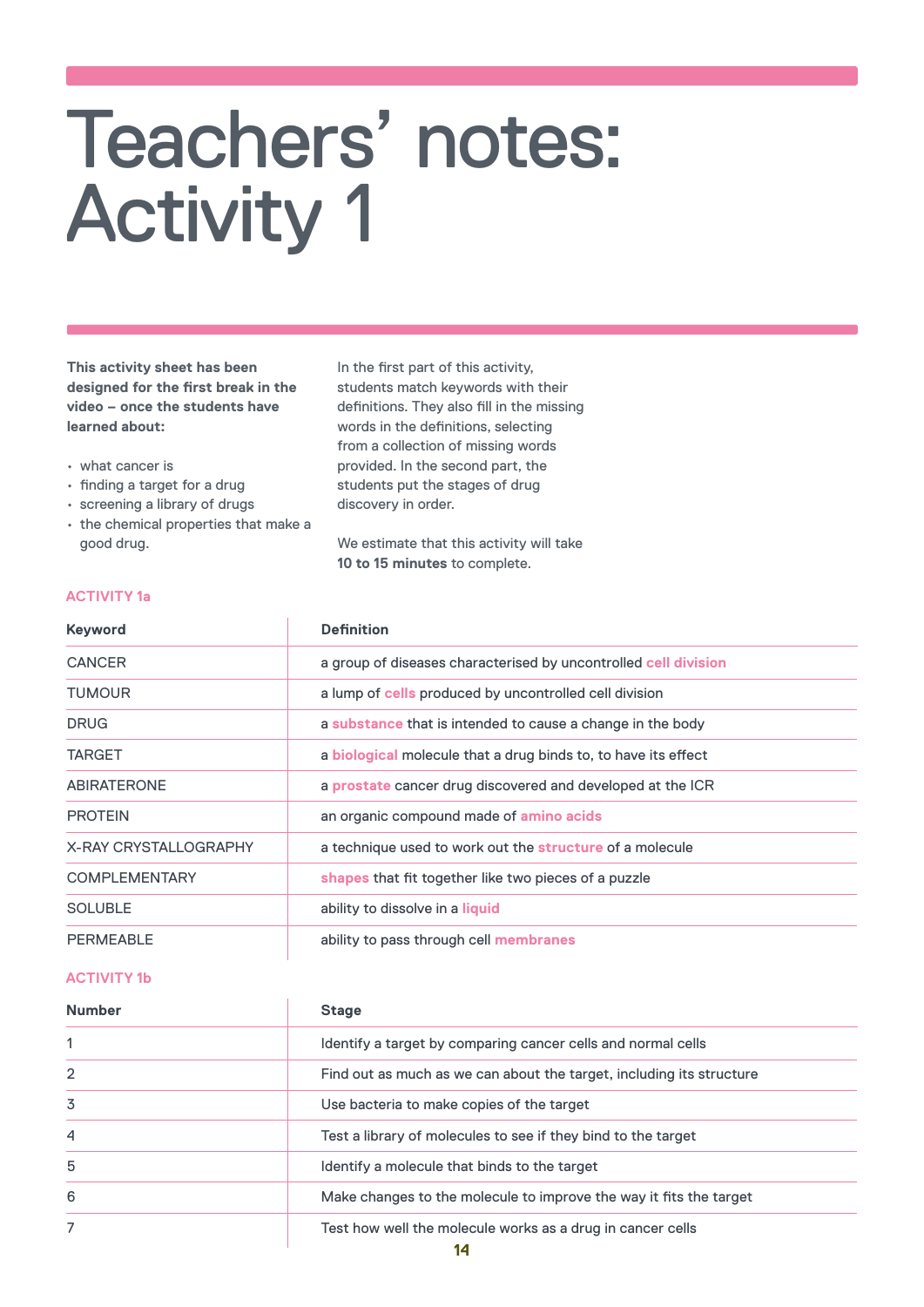### Teachers' notes: Activity 2

**This activity has been designed to support learning after the second part of the video, which covers preclinical testing in cells and animals and the phases of clinical trials.**

In groups, students are given a set of drug molecule flash cards. In the groups, they should compare the drug molecules on the cards and discuss which of the four drug molecules is the most likely to progress through testing and why. They should think about the efficacy, dosage and toxicity of the drug molecules on the cards.

This activity will enable students to reflect on the properties that make a good drug and gain an understanding of the complex factors that have to be taken into account.

You may wish to revisit the definitions of efficacy, toxicity and dosage with the class before starting this activity, which can be found at 05:39 in the video.

We estimate that this activity will take **15 to 20 minutes** to complete.

#### **Activity preparation**

The flash cards need to be printed and cut out before starting this activity. One set of cards is required for each group of students (four students in each group).

#### **Background**

Finding a new drug is a balancing act between making sure it works against the disease, while ensuring that it doesn't harm the patient.

The ideal new drug would have a high efficacy, meaning that it would treat the disease very effectively. It would do this at low concentration, meaning that patients could be given a low dosage of the drug. Finally, it would cause minimal side effects for the patient.

In other words, the drug would have a high efficacy, low toxicity and be effective at a low dosage.

Unfortunately, this is very difficult to achieve, especially with cancer drugs, which often have considerable side effects.

Scientists and doctors have to find the drug with the best combination of properties – efficacy, dosage and toxicity.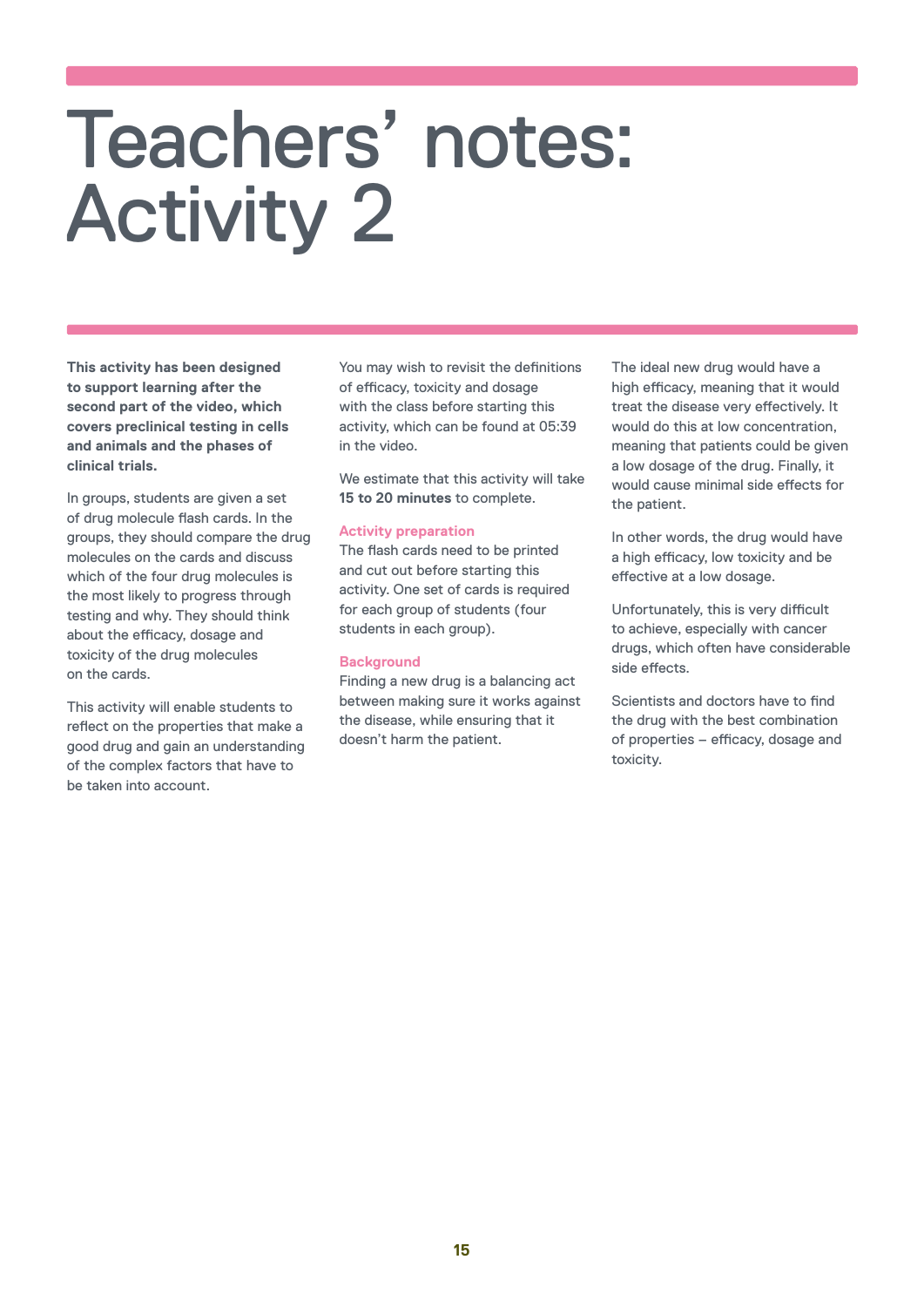### Teachers' notes: Activity 2 (continued)

#### **Answers**

N.B. Scores on the flash cards are out of 10. Please take this to mean the following:

- A mark of 10 for efficacy means that the drug treats the disease extremely effectively. Therefore, higher is better for efficacy.
- A mark of 10 for dosage means that a high concentration is needed to have any anti-cancer effect, and so a high dosage must be given to the patient. Therefore, lower is better for dosage.
- A mark of 10 for toxicity means that it is highly toxic. Therefore, lower is better for toxicity.

#### Drug molecule A:

This drug has a high efficacy, low dosage and high toxicity. This means that is destroys cancer cells very effectively and patients don't have to take high doses of it. However, it has severe side effects.

*This drug is neither the best nor the worst. It is in the middle, along with Drug molecule B.*

#### Drug molecule B:

This drug has a low efficacy, high dosage and low toxicity. This means that it isn't very effective at destroying cancer cells and patients have to take high doses of the drug. However, it has few side effects.

*This drug is neither the best nor the worst. It is in the middle, along with Drug molecule A.*

N.B. Drug molecule A and B are purposely difficult to distinguish, so there may be differences in opinion in the class. There is no right answer – it is aimed to stimulate discussion about the balance of efficacy, dosage and toxicity of new drugs. The takehome message is that discovering and developing new drugs is extremely complicated as there are lots of factors to consider.

#### Drug molecule C:

It has a very high efficacy with low toxicity and low dosage. This means that the drug would be very good at destroying the cancer cells, the patient wouldn't have to take high doses of the drug and they wouldn't have severe side effects.

*This drug has the most favourable properties out of the four.*

#### Drug molecule D:

It has a low efficacy and very high toxicity and dosage. This means that the drug wouldn't destroy cancer cells very well, the patient would have to take very high doses of the drug to get any anti-cancer effects, and they would have severe side effects.

*This drug has the least favourable properties out of the four.*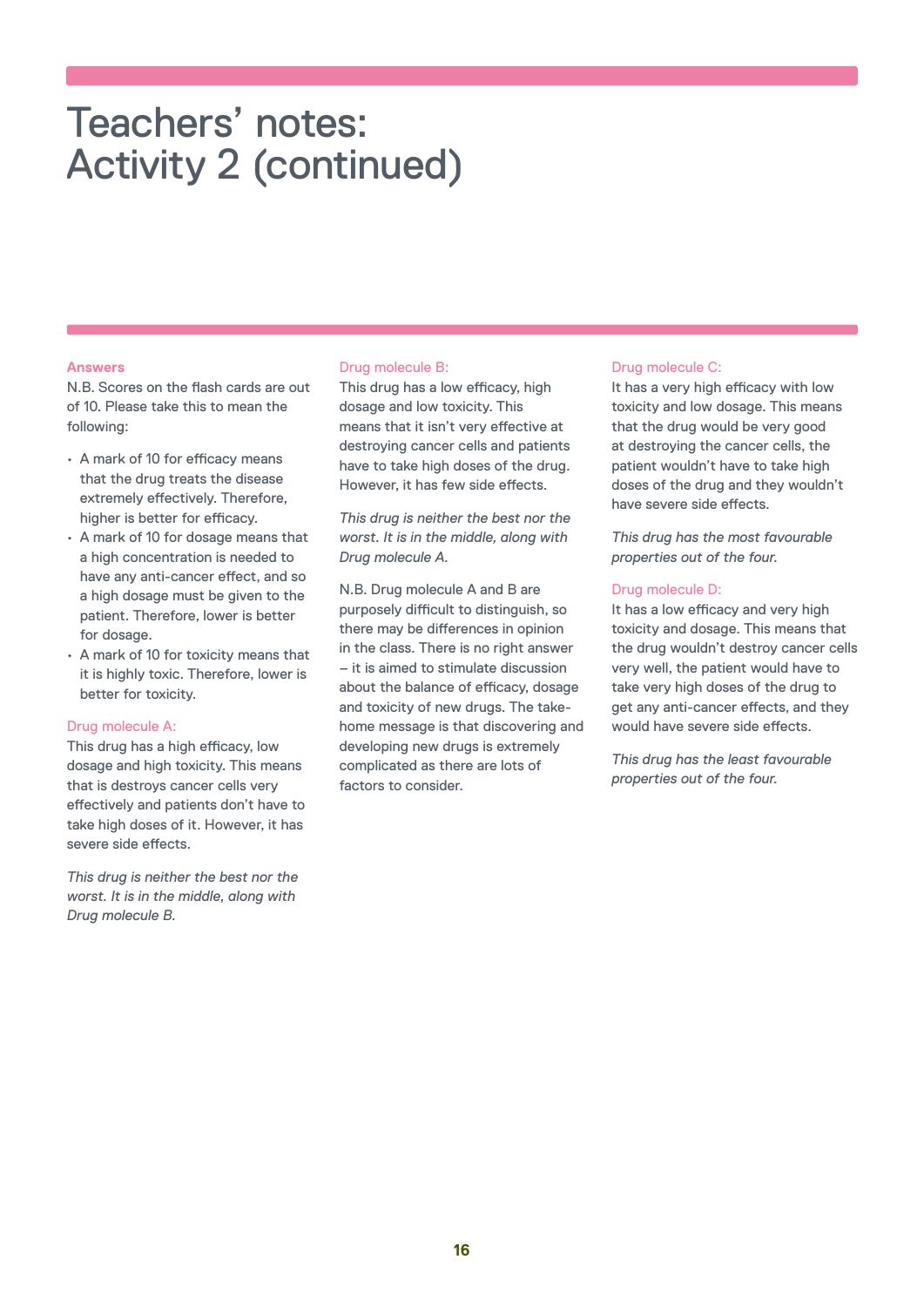### Teachers' notes: Activity 3

**This activity has been designed to support the content in the final section of the video (04:24 to 06:51). It covers the different types of clinical trials, and how cancer clinical trials differ from clinical trials for other diseases.**

Individually in class or as homework, students should use the content of the final section of the video to design a phase 3 clinical trial for a new drug.

We estimate that this activity will take **20 to 25 minutes** to complete.

As an additional activity, students can present their ideas in a poster or presentation.

#### **Answers**

The type of trial you will conduct:

*• A randomised controlled trial or a double-blind trial*

How patients will be split into two groups and why this is important:

*• Using computer programs to ensure that it is a completely random process*

Which of the groups will be the control and treatment groups:

- *• The control groups takes drug Y the standard of care/current, best treatment*
- *• The treatment groups takes drug X – the new drug we are testing*

Who is allowed to know what each group has taken:

- *• In a double-blind trial neither the doctors nor the patients know which group is taking the new drug or the control*
- *• Other types of randomised controlled trial can be blind, where only the participants on the trial don't know which group they are in but the doctors do, or open label, where both the trial participants and the doctors know who is in which group (not covered in the video)*

What sort of tests are used to analyse the results of clinical trials:

*• Statistical tests are used to show that the results have not happened by chance*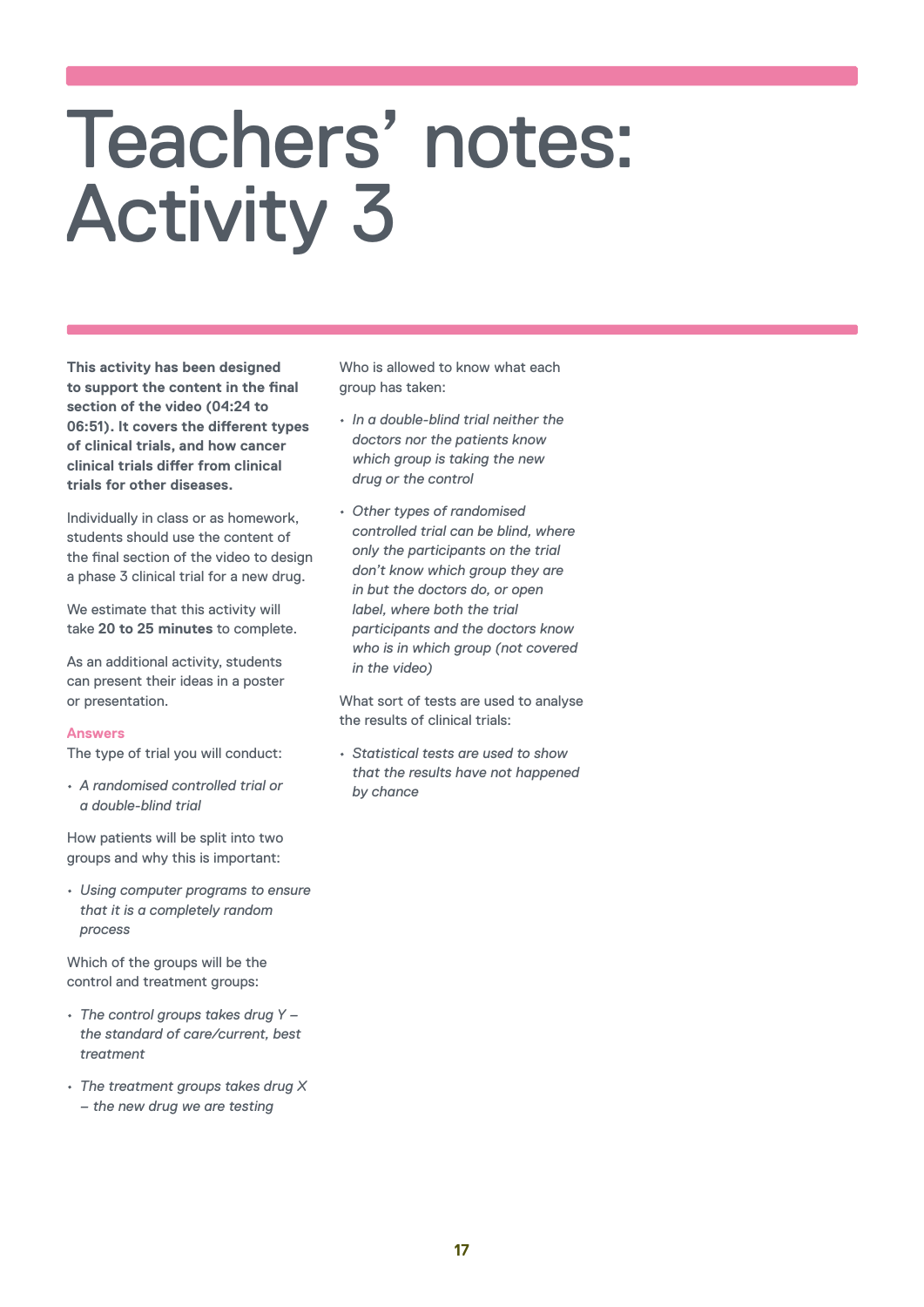### Teachers' notes: Word-fill 1

#### Watch part 1 of the video and answer the questions.

#### **How does cancer occur?**

\_ \_ \_ \_ \_ \_ \_ \_ \_ \_ \_ \_ \_ \_ \_ \_ \_ \_ \_ \_ \_ \_ \_ \_ \_ \_ \_ \_ \_ \_ \_ \_ \_ \_ \_ \_ \_ \_ \_ \_ \_ \_ \_ \_ \_ \_ \_ \_ \_ \_ \_ \_ \_ \_ \_ \_ \_ \_ \_ \_ \_ \_ \_ *Cells continue to divide without stopping, producing cells when the body doesn't need them.*

#### **Name three ways of treating cancer:**

- $\frac{1}{2}$  ,  $\frac{1}{2}$  ,  $\frac{1}{2}$  ,  $\frac{1}{2}$  ,  $\frac{1}{2}$  ,  $\frac{1}{2}$  ,  $\frac{1}{2}$  ,  $\frac{1}{2}$  ,  $\frac{1}{2}$  ,  $\frac{1}{2}$  ,  $\frac{1}{2}$  ,  $\frac{1}{2}$  ,  $\frac{1}{2}$  ,  $\frac{1}{2}$  ,  $\frac{1}{2}$  ,  $\frac{1}{2}$  ,  $\frac{1}{2}$  ,  $\frac{1}{2}$  ,  $\frac{1$ 1. *Surgery*
- $\mathcal{L}_1$  . Numerically remove the pyrrocent computation of  $\mathcal{L}_2$  , and  $\mathcal{L}_3$  are  $\mathcal{L}_4$  and  $\mathcal{L}_5$  and  $\mathcal{L}_6$  are  $\mathcal{L}_7$  and  $\mathcal{L}_8$  and  $\mathcal{L}_7$  and  $\mathcal{L}_8$  are  $\mathcal{L}_7$  and  $\mathcal{L}_8$  and  $\mathcal{$  $\overline{2}$ *Radiation/radiotherapy*
- $\frac{1}{2}$  ,  $\frac{1}{2}$  ,  $\frac{1}{2}$  ,  $\frac{1}{2}$  ,  $\frac{1}{2}$  ,  $\frac{1}{2}$  ,  $\frac{1}{2}$  ,  $\frac{1}{2}$  ,  $\frac{1}{2}$  ,  $\frac{1}{2}$  ,  $\frac{1}{2}$  ,  $\frac{1}{2}$  ,  $\frac{1}{2}$  ,  $\frac{1}{2}$  ,  $\frac{1}{2}$  ,  $\frac{1}{2}$  ,  $\frac{1}{2}$  ,  $\frac{1}{2}$  ,  $\frac{1$ 3. *Drugs*

#### **How does the ICR discover new drugs?**

| They identify        | differences                                         | between | healthy                                                   | and               | cancerous | cells.        |
|----------------------|-----------------------------------------------------|---------|-----------------------------------------------------------|-------------------|-----------|---------------|
| This helps them find | targets                                             |         | for new drugs. A target is a biological molecule, like an |                   |           | enzyme        |
|                      | or a receptor. Their aim is to discover a drug that | binds   |                                                           | to the target and | affects   | how it works. |

\_ \_ \_ \_ \_ \_ \_ \_ \_ \_ \_ \_ \_ \_ \_ \_ \_ \_ \_ \_ \_ \_ \_ \_ \_ \_ \_ \_ \_ \_ \_ \_ \_ \_ \_ \_ \_ \_ \_ \_ \_ \_ \_ \_ \_ \_ \_ \_ \_ \_ \_ \_ \_ \_ \_ \_ \_ \_ \_ \_ \_ \_ \_

\_ \_ \_ \_ \_ \_ \_ \_ \_ \_ \_ \_ \_ \_ \_ \_ \_ \_ \_ \_ \_ \_ \_ \_ \_ \_ \_ \_ \_ \_ \_ \_ \_ \_ \_ \_ \_ \_ \_ \_ \_ \_ \_ \_ \_ \_ \_ \_ \_ \_ \_ \_ \_ \_ \_ \_ \_ \_ \_ \_ \_ \_ \_

#### **Answer the following questions about abiraterone:**

| 1. Which type of cancer does it treat?     | Prostate                                      |
|--------------------------------------------|-----------------------------------------------|
|                                            | An enzyme                                     |
| 3. What does abiraterone do to the target. | Stop it making hormones that drive the cancer |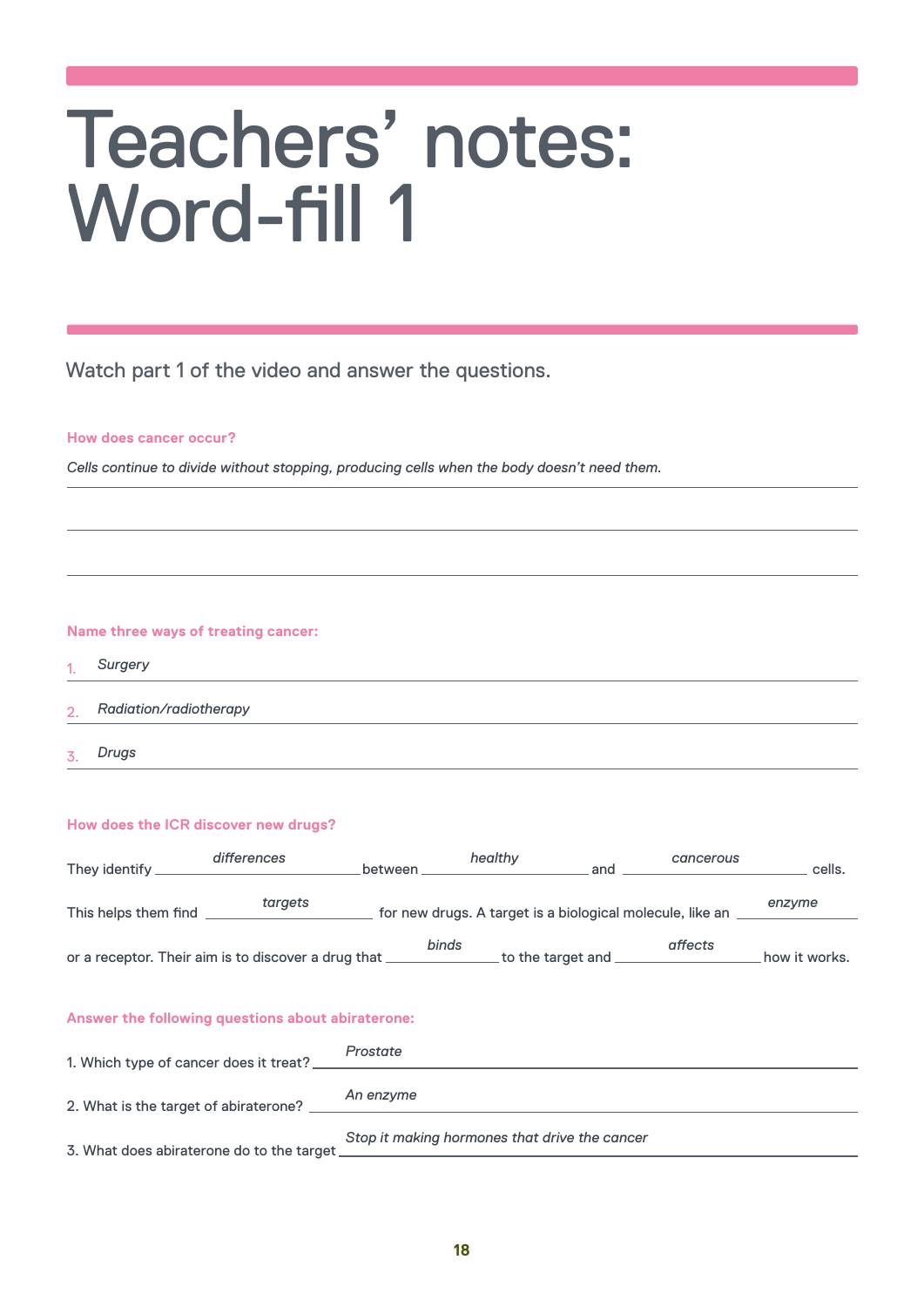### Word-fill 1 continued

| Proteins are biological molecules made up of which components?                                                                 |                                                                             |                    |  |  |  |
|--------------------------------------------------------------------------------------------------------------------------------|-----------------------------------------------------------------------------|--------------------|--|--|--|
| Glycerol                                                                                                                       | Amino acids                                                                 | <b>Saccharides</b> |  |  |  |
|                                                                                                                                | What three steps occur when a target is identified?                         |                    |  |  |  |
| Analyse                                                                                                                        | the target using x-ray crystallography, to show _                           | what it looks like |  |  |  |
| Make copies<br>2.                                                                                                              | of the target using bacteria, to test the new _                             | drugs              |  |  |  |
| Search<br>3.                                                                                                                   | bind to the target<br>for a new drug that will_                             |                    |  |  |  |
| What is the name for a large collection of potential molecules that are tested to see if they bind to the target?<br>A library |                                                                             |                    |  |  |  |
| When a molecule binds to a target like a lock and key, they are said to be:<br>Complementary                                   |                                                                             |                    |  |  |  |
|                                                                                                                                | When a molecule binds to a target like a lock and key, they are said to be: |                    |  |  |  |
| Soluble.                                                                                                                       | Travels through cell membranes                                              |                    |  |  |  |
| Stable<br>Dissolves in blood stream                                                                                            |                                                                             |                    |  |  |  |
| Permeable                                                                                                                      | Won't be destroyed by stomach acid or liver enzymes                         |                    |  |  |  |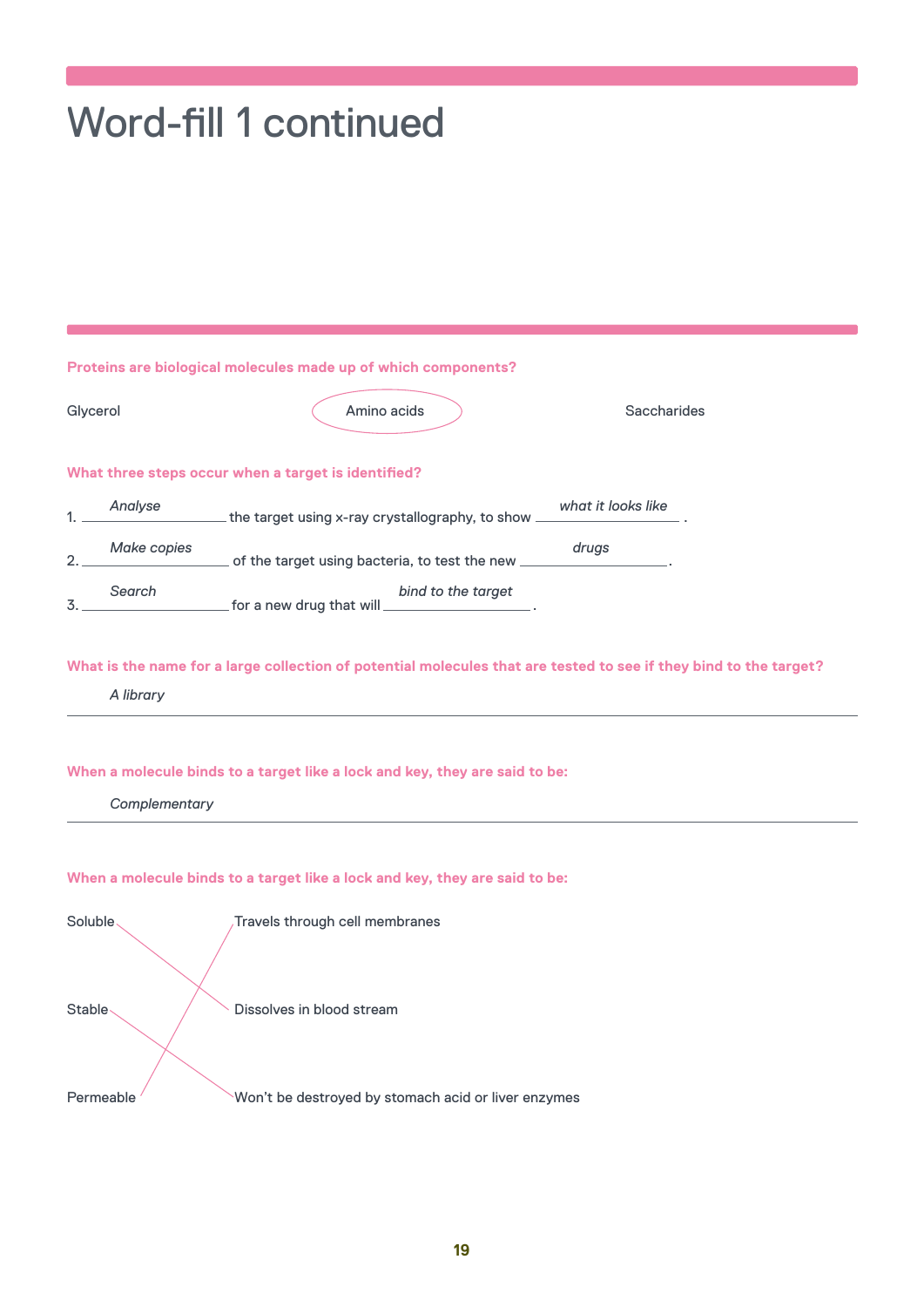Watch part 2 of the video and answer the questions.

#### **Why do we test new drugs?**

|           | We test new drugs to see if they are ______                                   | effective                                                                                   |                                                                                                                                                                                                                                | at killing    | cancer cells |
|-----------|-------------------------------------------------------------------------------|---------------------------------------------------------------------------------------------|--------------------------------------------------------------------------------------------------------------------------------------------------------------------------------------------------------------------------------|---------------|--------------|
|           | and to test whether it is ___________                                         | safe                                                                                        | to give to service to the service of the service of the service of the service of the service of the service of the service of the service of the service of the service of the service of the service of the service of the s | people        |              |
|           | Name two animal species that we test new drugs on:                            |                                                                                             |                                                                                                                                                                                                                                |               |              |
| 1.        | Rats                                                                          |                                                                                             |                                                                                                                                                                                                                                |               |              |
| 2.        | Mice                                                                          |                                                                                             |                                                                                                                                                                                                                                |               |              |
|           | <b>Define the words below:</b>                                                |                                                                                             |                                                                                                                                                                                                                                |               |              |
| Toxicity_ | whether a drug is dangerous for people taking it and what side effects it has |                                                                                             |                                                                                                                                                                                                                                |               |              |
| Dosage __ | how much of a drug you should give to people                                  |                                                                                             |                                                                                                                                                                                                                                |               |              |
| Efficacy  | how well a drug works against a disease                                       |                                                                                             |                                                                                                                                                                                                                                |               |              |
|           | Answer the following questions about abiraterone:                             |                                                                                             |                                                                                                                                                                                                                                |               |              |
|           |                                                                               |                                                                                             | ______________, of clinical trials; phase _________________, _                                                                                                                                                                 | $\mathcal{I}$ | 2<br>and     |
| 3         |                                                                               |                                                                                             | complete                                                                                                                                                                                                                       |               |              |
| it can    | progress<br><u>conto the next.</u>                                            |                                                                                             |                                                                                                                                                                                                                                |               |              |
|           | Match up the phases of clinical trials:                                       |                                                                                             |                                                                                                                                                                                                                                |               |              |
| Phase $1$ |                                                                               | Aims to find the efficacy of a drug and confirm the dosage                                  |                                                                                                                                                                                                                                |               |              |
| Phase 2   |                                                                               | Aims to build up strong statistical evidence that a drug works in a given group of patients |                                                                                                                                                                                                                                |               |              |
| Phase 3   |                                                                               | Focusses on the toxicity of a drug including any side effects                               |                                                                                                                                                                                                                                |               |              |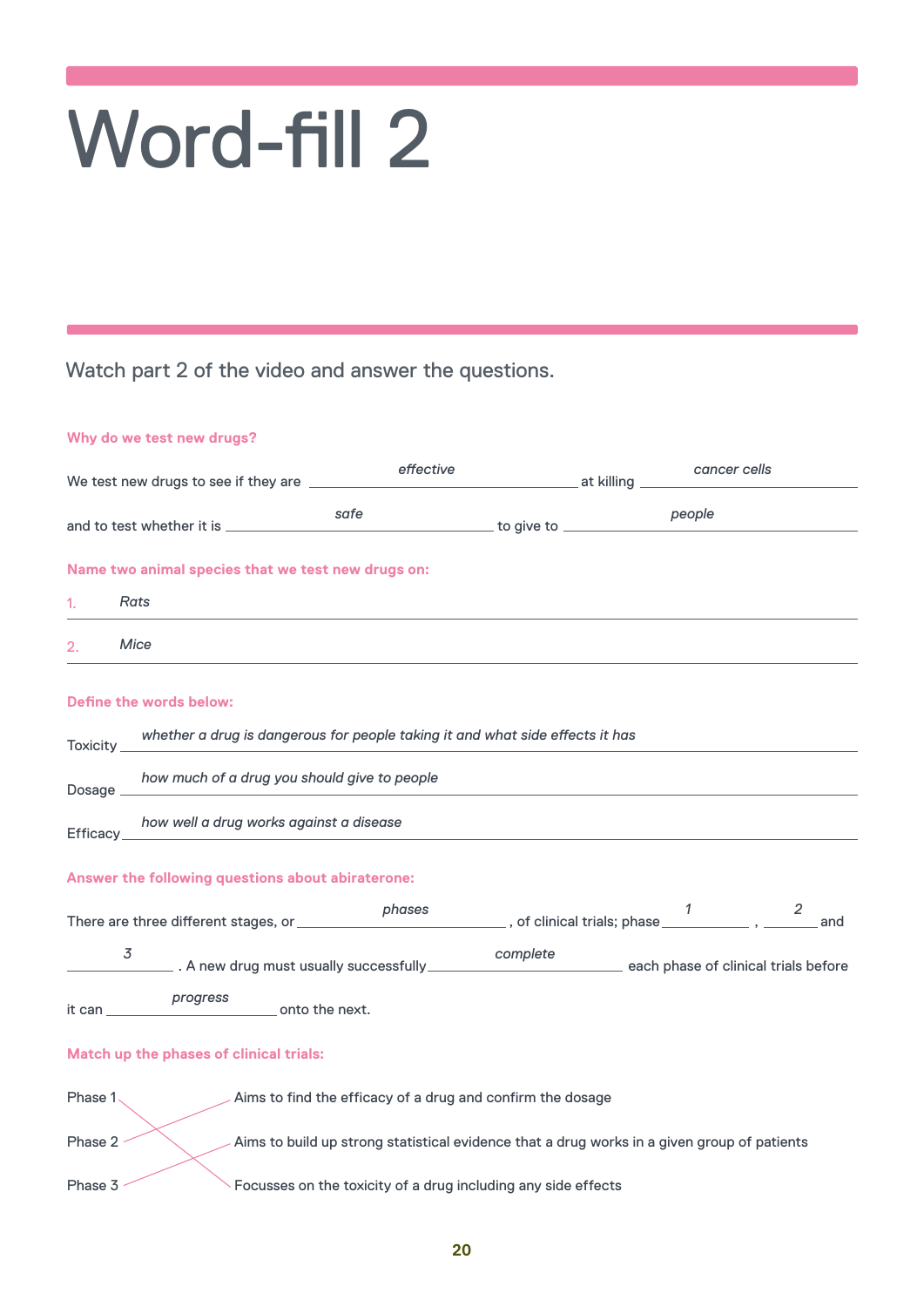Watch part 2 of the video and answer the questions.

#### **Who are the first people to take a new drug in most clinical trials?**

| <b>Healthy volunteers</b>                                                                         |                            |                         |                            |
|---------------------------------------------------------------------------------------------------|----------------------------|-------------------------|----------------------------|
| What do the groups in a randomised controlled trial receive?<br>Standard of care<br>Control group |                            |                         |                            |
| New drug<br>Treatment group __                                                                    |                            |                         |                            |
| Fill in the gaps:                                                                                 |                            |                         |                            |
| Computer programs<br>$\equiv$ are used to $\equiv$                                                | divide                     | patients into different | groups                     |
| so that we can be sure it's a completely __________                                               | random                     | process.                |                            |
| <b>What is a placebo?:</b>                                                                        |                            |                         |                            |
| a new drug being tested                                                                           | the current best treatment |                         | an inactive form of a drug |
| What are the difference between cancer clinical trials and clinical trials for other diseases?    |                            |                         |                            |
| Cancer drugs aren't tested in healthy volunteers.<br>1 <sup>1</sup>                               |                            |                         |                            |
| 2 Placebos aren't commonly used in cancer clinical trials.                                        |                            |                         |                            |
| Why are statistical tests used to analyse data in clinical trials?                                |                            |                         |                            |
| To make sure the results haven't happened by chance.                                              |                            |                         |                            |
| What do we mean by 'sample size' in clinical trials?                                              |                            |                         |                            |

the number of drugs being tested  $\left( \begin{array}{c} 1 \end{array} \right)$  the number of people in the trial  $\left( \begin{array}{c} 1 \end{array} \right)$  the number of statistical tests used